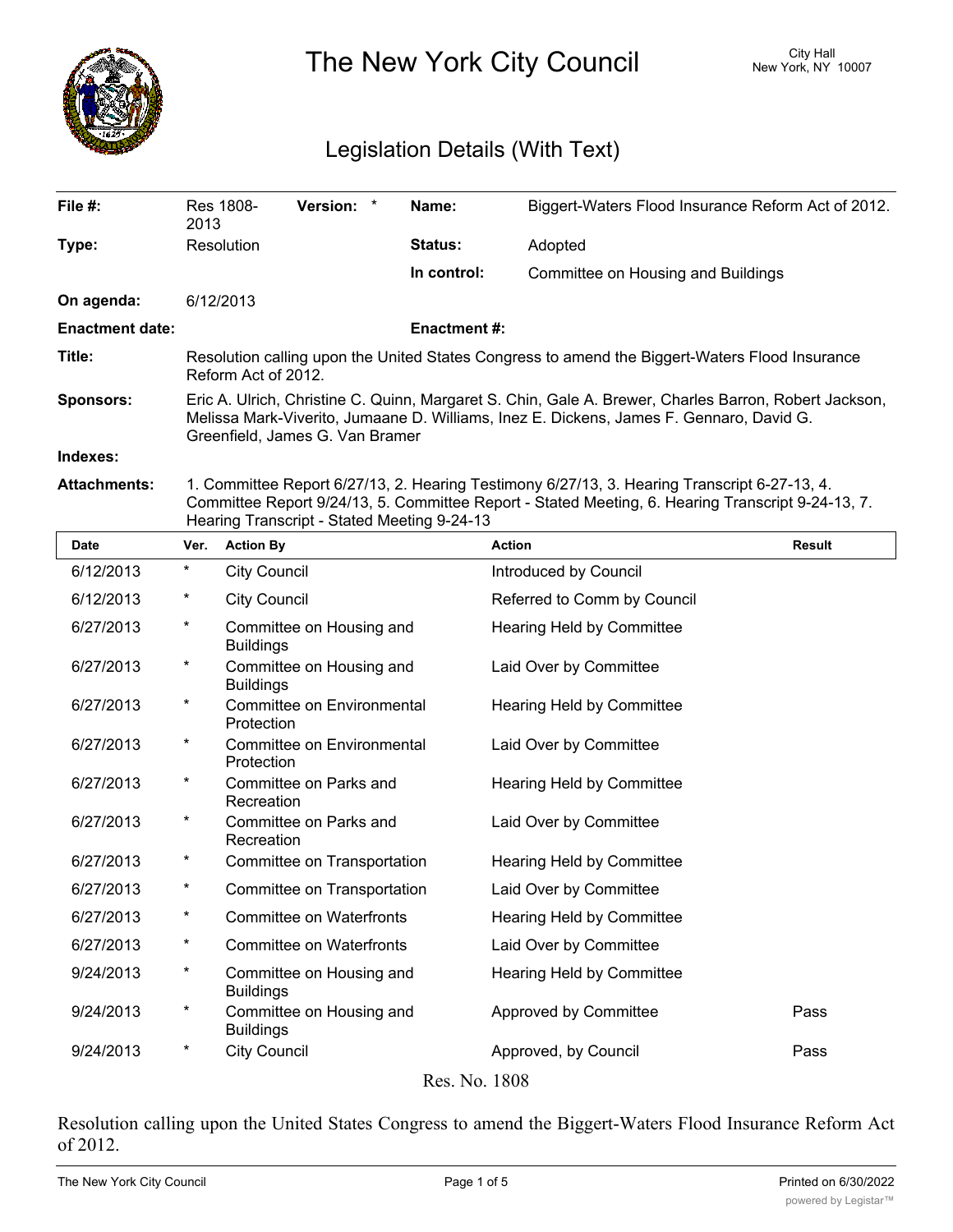By Council Member Ulrich, the Speaker (Council Member Quinn), Chin, Brewer, Barron, Jackson, Mark-Viverito, Williams, Dickens, Gennaro, Greenfield and Van Bramer

Whereas, In 1968, Congress passed the National Flood Insurance Act, which created the National Flood Insurance Program ("NFIP") to provide a means for property owners in flood-prone areas to financially protect themselves from floods; and

Whereas, Homeowners, renters and businesses in NFIP participating communities are able to, and in many cases required to, purchase flood insurance; and

Whereas, In order to participate in NFIP, communities must adopt and enforce federally mandated requirements, including the adoption of Flood Insurance Rate Maps ("FIRMs"); and

Whereas, FIRMs are the official maps, created by the Federal Emergency Management Agency ("FEMA"), used by a community to identify areas most prone to flooding and to set insurance rates and requirements accordingly; and

Whereas, Since its inception, the NFIP has offered lower premium rates to property owners under certain circumstances; and

Whereas, Properties with buildings that were constructed before their community adopted its first FIRM or that were in compliance with an existing FIRM at the time the building was constructed, but that now have an increased flood risk according to a current FIRM, formerly benefited from subsidized rates; and

Whereas, On July 6, 2012, President Obama signed into law the Biggert-Waters Flood Insurance Reform Act of 2012 (the "Act"), which reauthorizes the NFIP through September 30, 2017, and significantly alters the way flood insurance premium rates are calculated; and

Whereas, The Act requires premium rates for all properties located in NFIP participating areas to accurately reflect the current actuarial risk to such property from floods; and

Whereas, Eventually, the Act will eliminate all subsidies and grandfathered rates, commonly referred to as Pre-FIRM subsidies; and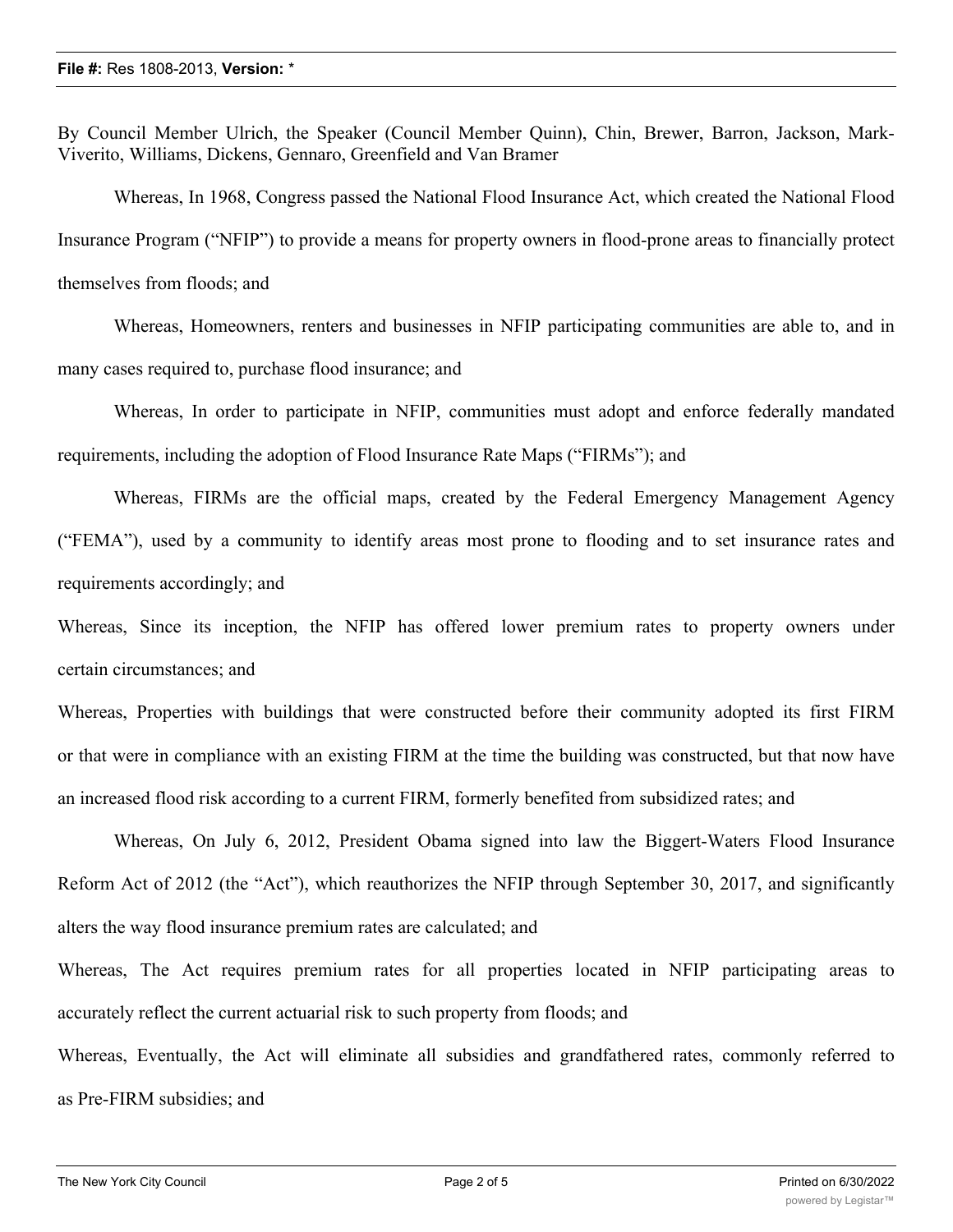## **File #:** Res 1808-2013, **Version:** \*

Whereas, FEMA recently released Preliminary Work Maps which are predictive of the new FIRMs expected to be adopted within the next two years; and

Whereas, The Preliminary Work Maps reflect current flood risk more accurately than the existing FIRMs, which were last updated in 2007; and

Whereas, According to the Preliminary Work Maps, the areas in the City at risk of flooding are expected to increase and the number of total properties in flood hazard areas is expected to nearly double from approximately 35,000 to 67,000 when the new FIRMs are adopted; and

Whereas, Under the Act, when FEMA adopts its new FIRMs, properties that had been receiving subsidized rates will now be required to pay actuarial-based premium rates that will be phased in over a fiveyear period at 20 percent per year, while newly mapped properties may be required to pay actuarial-based premium rates immediately; and

Whereas, The NYC Special Initiative for Rebuilding and Resiliency, an initiative created after Superstorm Sandy to consider how the City can be better protected against future natural disasters, estimates that premiums for buildings currently located in flood zones could increase by 2 to 10 times their current cost under a new FIRM; and

Whereas, For example, once the new premiums apply, a homeowner currently paying a premium of \$1,410 per year whose home is four feet below the Base Flood Elevation ("BFE"), according to the new FIRM, would have an actuarial premium of \$9,500 per year; and

Whereas, Under the five-year phase-in currently being proposed, the homeowner in that example would have to pay an annual increase of \$1,618 per year until \$9,500 is reached; and

Whereas, The Act requires that the Government Accountability Office ("GAO") conduct a study and report to Congress on Pre-FIRM structures and the options for eliminating the subsidy to such structures; and

Whereas, The GAO study has been delayed for as much as two years; and

Whereas, When the study is released, it may show that the elimination of Pre-FIRM subsidies was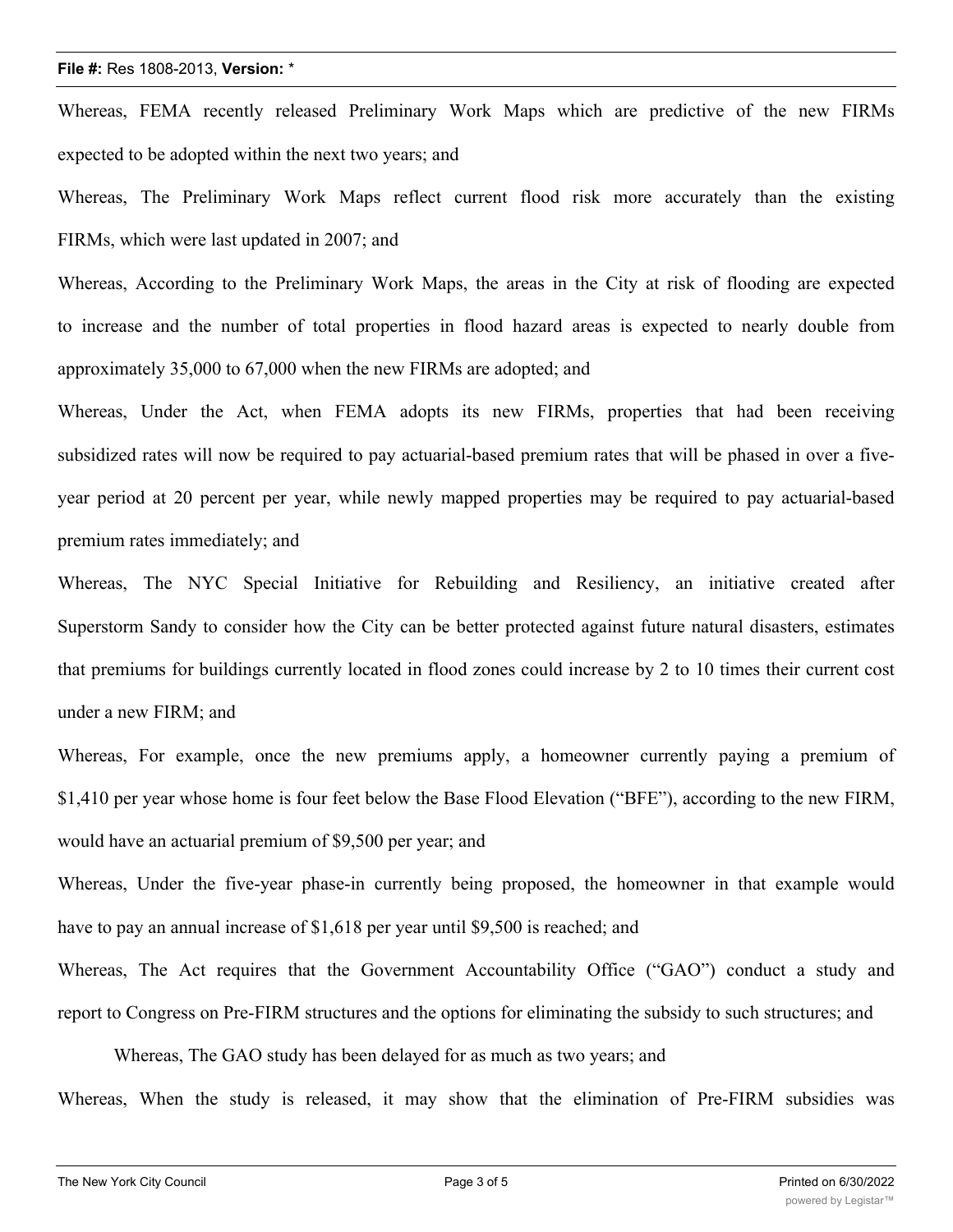## **File #:** Res 1808-2013, **Version:** \*

unnecessary and overly burdensome on the poor and middle class; and

Whereas, At the conclusion of the GAO study, if the elimination of subsidies is found to be necessary, the Act should be amended to reduce the 20 percent premium rate increase per year the bill imposes as it will rapidly increase premiums for property owners; and

Whereas, Further, the Act would remove subsidized rates upon the lapse of a policy, purchase of a new policy or the sale of a property; and

Whereas, For the approximately 32,000 properties that find themselves in the floodplain for the first time when the new FIRMs are adopted, actuarial rates may be effective immediately, as entering into a new policy after such date triggers actuarial rates; and

Whereas, The Act should be amended to allow newly mapped properties to participate in the phase-in of the actuarial rate without requiring them to purchase a preferred-risk policy prior to the adoption of the final FIRM; and

Whereas, For buyers wishing to purchase a property in an NFIP participating area after the new FIRMs are adopted, actuarial rates will be effective immediately even if that home would have been eligible for a gradual phase in prior to its sale; and

Whereas, The Act should be amended to allow for current subsidized rates to continue upon the sale of a property, allowing the new buyer to participate in the phase-in of the actuarial rate, as prospective buyers will likely be deterred from purchasing homes in flood-prone areas when they factor in the monthly cost of flood insurance at an actuarial rate; and

Whereas, The NFIP should allow for higher deductibles; and

Whereas, Current baseline deductibles start at \$1,000 and \$2,000 depending on whether the building is a Post-FIRM or Pre-FIRM construction, respectively; and

Whereas, Allowing the deductible for 1 to 4 family homes to be raised to \$4,000 could reduce premium rates up to 15 percent, and raising the deductible for 1 to 4 family homes to \$50,000, as is permitted for other